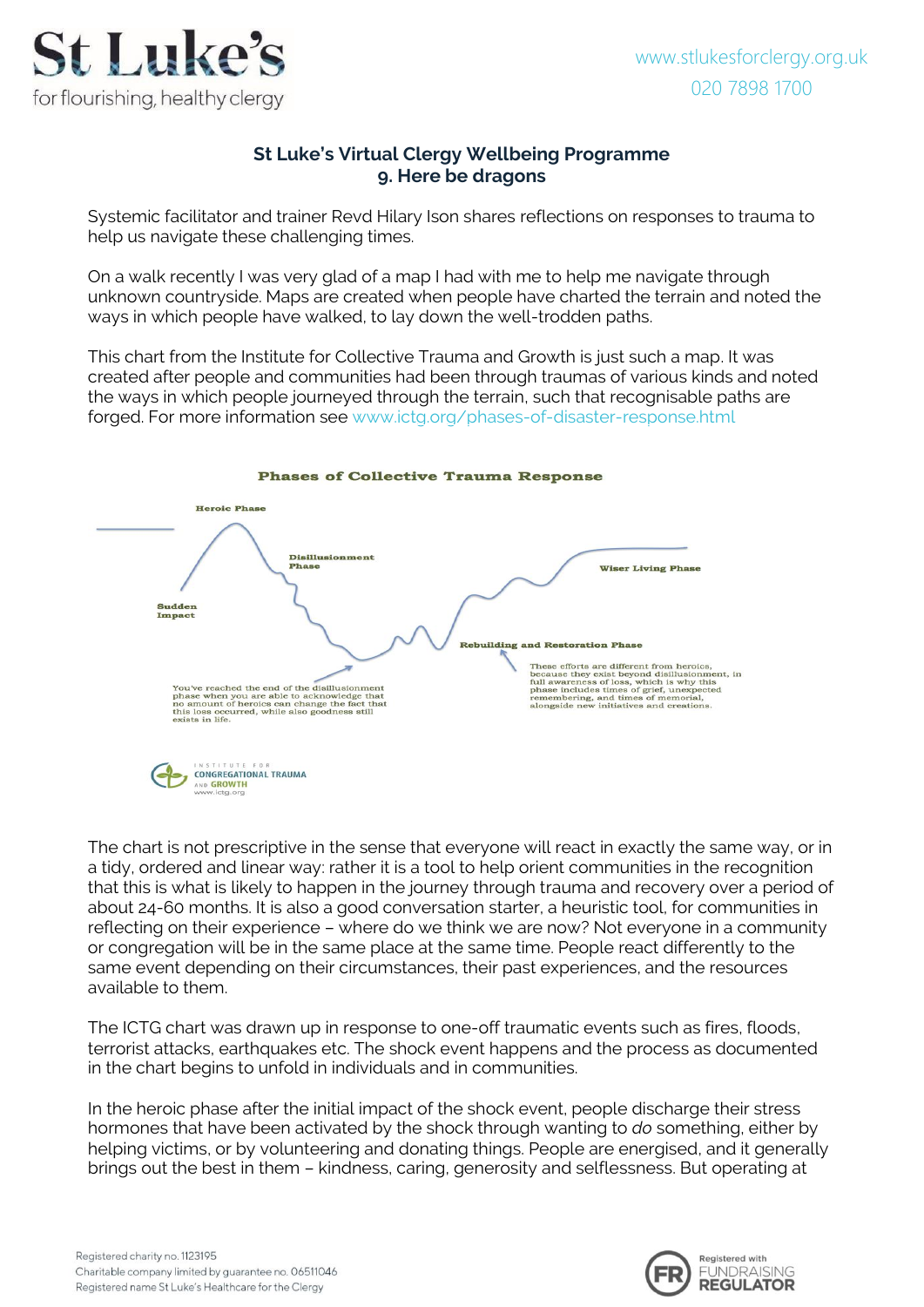

this level of activism is exhausting, and it is not sustainable in the longer term. So when energy levels become depleted and the reality and awfulness of the situation sinks in, disillusion sets in. No amount of heroics can change what has happened.

In the disillusionment phase, people are tired, weepy, irritable, unable to concentrate and angry at what has happened and what may or may not have happened in response to the situation, especially against those 'in charge'. There may be grief at who or what has been lost, a questioning of faith and God. There may be competition among sections of the community or congregation for attention and scarce resources. Some will be looking for a rescuer and others will just be wanting to get back to normal as soon as possible. The difficult thing is that this stage cannot be short-circuited – the only way is through. It is messy and difficult, and requires a real holding of nerve and extra support for those in leadership.

As the chart indicates, the rebuilding phase emerges when enough people in a community are able to hold together the understanding that bad things have happened *and yet* goodness still exists in life. As with the psalmists, so congregations can rail against God for the losses and hurt, and yet hold onto the truth of God's loving-kindness, grace and presence in it all. Thus experience is integrated, new wisdom is grown - and a more robust faith. None of this is easy or straightforward: there will be lots of steps forward and almost as many back.

So what of this in the Covid-19 situation? In a sense it's the trauma that keeps giving. Or like an earthquake with aftershocks. We do not know yet what may happen further down the line. The problem is that there are no maps available to us to help us navigate through this Covid-19 pandemic crisis as it is an unprecedented situation in the experience of this generation. But perhaps we can take the elements of the ICTG chart to see how we can use them to chart our own experience and draw our own maps. Perhaps it is like the medieval cartographers who, when they came to the edges of the known world, simply wrote 'here be dragons'.

In response to the initial phase of the pandemic, we have certainly seen heroic and inspiring responses; amazing self-giving in those who have volunteered to help neighbours and communities; healthcare and frontline workers; clergy and congregations serving those who are in need; and ministers learning to record and live stream services and finding many creative ways to engage with congregations and local communities. But instead of a peak in the heroic phase, perhaps we need to draw a plateau – a stage that has lasted not a few days but now 12 weeks, as I write.

Many are now tired, emotional, increasingly frustrated with the loss of liberties, with the denial of the usual comforts of contact with families and friends, of going out and just being normal. Losses are mounting up and realities are hitting home. Government and church leaders are not able to rescue us all, and disillusion is setting in, together with questioning as to whether those in charge have really done their best for us. Some just want to get back to normal and others are fearful of coming out of lockdown too quickly. In the Church of England there is disillusion and anger amongst some clergy towards senior leaders, and mounting fear and distress at what the future holds in terms of the financial impact on dioceses and churches - while others are keen to embrace the new opportunities this change will bring.

And it is at this point, when energy levels are depleted, that we as communities and churches are being asked to be creative, all over again, in finding ways to develop a 'new normal', which may only be temporary, to cope with requirements of social distancing - and it won't feel 'normal' at all. Perhaps this could be a new element on the chart – a transitional phase in which we try to function as best we can with the uncertainty of not knowing if we will be on a gradual trajectory out of this crisis or find ourselves back in lockdown again.